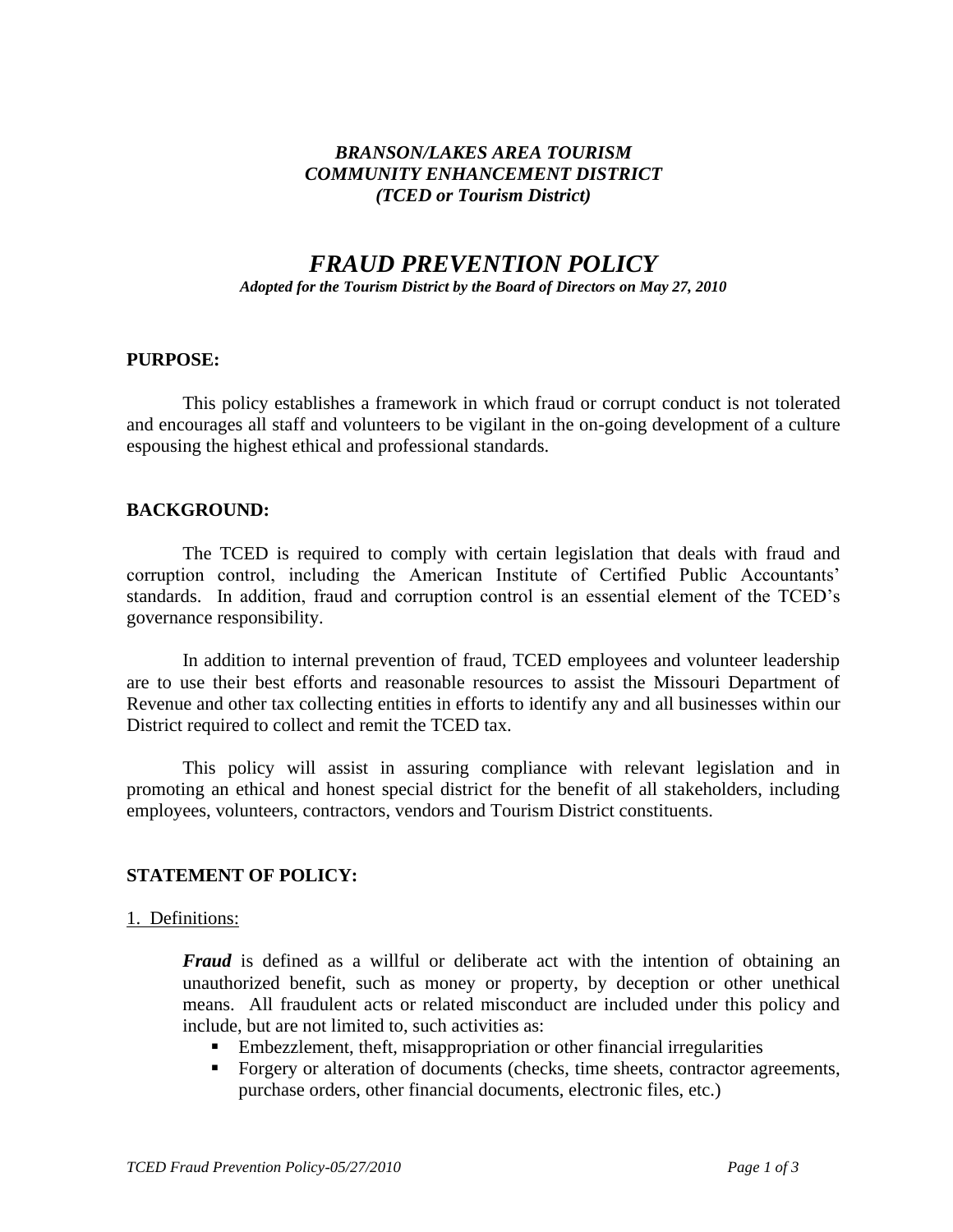- **EXECUTE:** Improprieties in the handling or reporting of financial transactions
- **EXECUTE:** Misappropriation of funds, supplies or any other asset, including assets of the TCED, its contractors, vendors, suppliers, constituents or others with whom it has a business relationship
- Authorizing or receiving payment for goods not received or services not performed
- Authorizing or receiving payment for hours not worked or expenses not accrued and documented

*Corrupt Conduct* is defined as follows:

- Conduct of any person (volunteer or employee) that adversely affects the honest performance of the TCED's role and responsibilities;
- **•** Performance of an employee or volunteer in a dishonest manner; or that amounts to a breach of public trust or the misuse of information or material acquired in the course of the performance of their official functions; or
- A conspiracy or attempt to engage in the above conduct.

#### 2. Consequences of Fraud and Related Misconduct

Fraud and related misconduct will not be tolerated. Employees found to have participated in such conduct will be subject to disciplinary action, up to and including termination.

Volunteer leadership found to have participated in such conduct will be subject to removal from the council or committee on which they serve. For members of the Board of Directors, official notification of their misconduct and a recommendation to remove will be provided in writing to the governmental body responsible for their appointment.

#### 3. Reporting of Fraud and Protection from Reprisal

Any TCED employee or volunteer who knows or has reason to know of fraud or related misconduct shall report that to the President of the TCED. If the President is involved in fraud or related misconduct, that shall be reported to another TCED officer, the Financial Oversight Committee, or any of the governmental bodies responsible for TCED Board of Director appointments.

TCED employees and volunteers are expected to use their best efforts to recognize risks and exposures inherent to their areas of responsibility and to be aware of indications of fraud and related misconduct. Any reprisal against a reporting individual because that individual, in good faith, reported a violation, is strictly forbidden.

#### 4. Fraud Investigation and Reporting

When fraud or related misconduct is reported, an appropriate investigation and all necessary action will be undertaken. All investigations of alleged wrongdoing will be